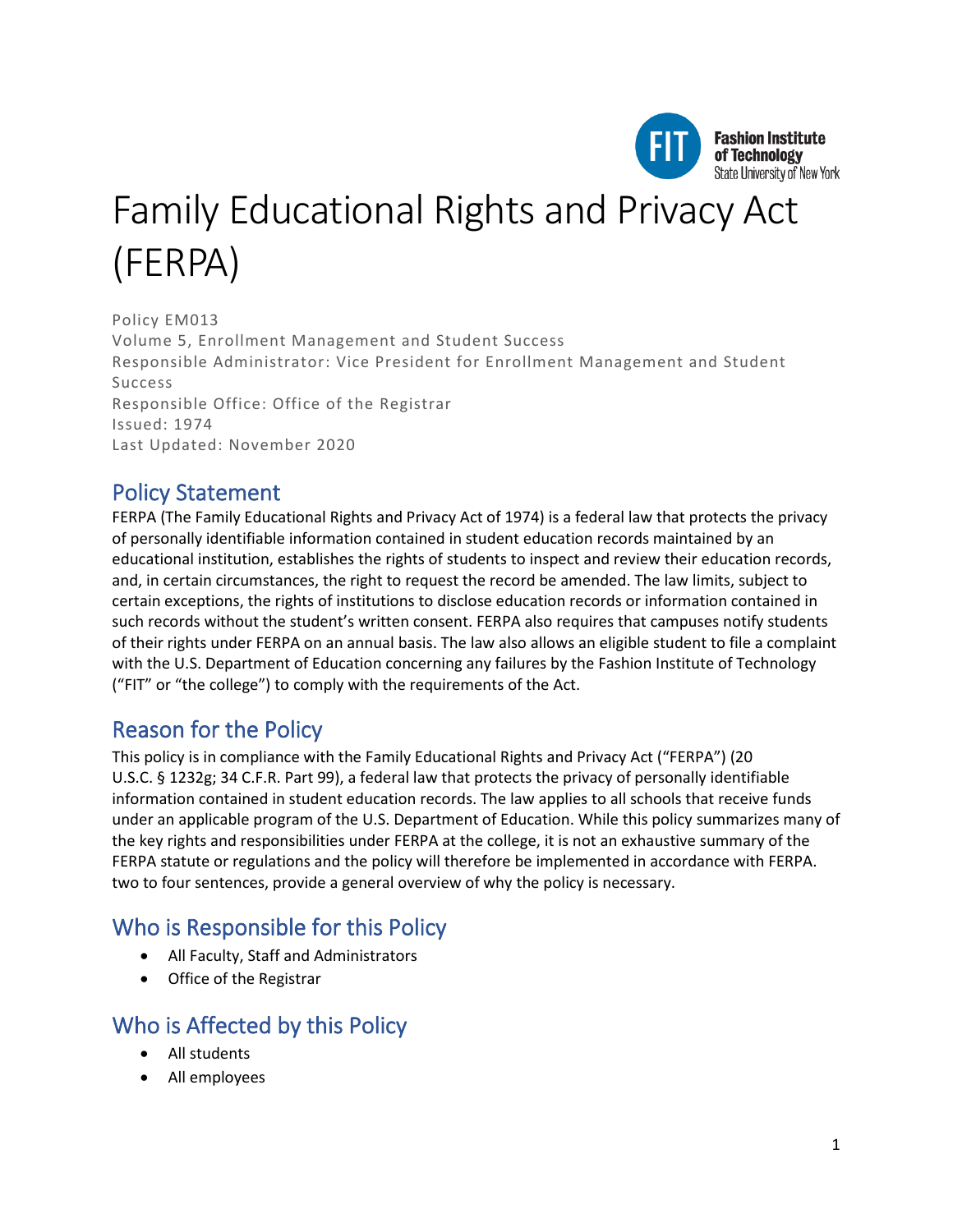# **Definitions**

- **Directory Information**: is information contained in an education record of a student that would not generally be considered harmful or an invasion of privacy if disclosed. Directory Information is the only information about students that may be disclosed by the institution without consent of the student. FIT holds the right to disclose directory information to third parties outside the institution, without written consent of the student, provided that the student has been given the opportunity to withhold such disclosure. FIT defines the following as Directory Information:
	- o Name
	- o Address, City, State, Zip Code, Country
	- o Major
	- o Class standing
	- o Photographs
	- o Participation in recognized sports
	- o Height and weight of athletes
	- o Dates of attendance and enrollment status
	- o FIT email address
	- o Degrees, certificates, and/or awards received
	- o Digitized images
- **Disclosure**: to permit access to or the release, transfer, or other communication of personally identifiable information contained in education records to any party, by any means, including oral, written or electronic means, except the party identified as the party that provided or created the record.
- **Education Records**: Those records, files, documents and other materials that contain personally identifiable information directly related to a student that are maintained by FIT or SUNY System Administration or by a person or designated agent acting on its behalf. Such a record may take any form where information is recorded in any way, including, but not limited to, handwriting, print, computer media, video or audio tape, film, microfilm and microfiche. Education Records may include, but are not limited to, class schedules, e-mail, disciplinary files, transcripts and coursework. For example, the following education records are maintained by FIT:
	- o Admissions records are maintained by the Office of Admissions.
	- o Academic records are maintained by the Office of the Registrar.
	- o Financial records are maintained by Financial Aid and Services.
	- $\circ$  Judicial records are maintained by the Dean of Students and the Title IX/Affirmative Action Office.
	- $\circ$  Academic and course records are maintained by individual faculty, department chairs, and deans.
	- o Other department records (e.g. Residential Life, Athletics, Career and Internship, etc.) are maintained by the individual department. In accordance with FERPA, Education Records do not include:

In accordance with FERPA, Education Records do not include:

 $\circ$  Records that are kept in the sole possession of the maker, are used only as a personal memory aid, and are not accessible or revealed to any other person except a temporary substitute for the maker of the record.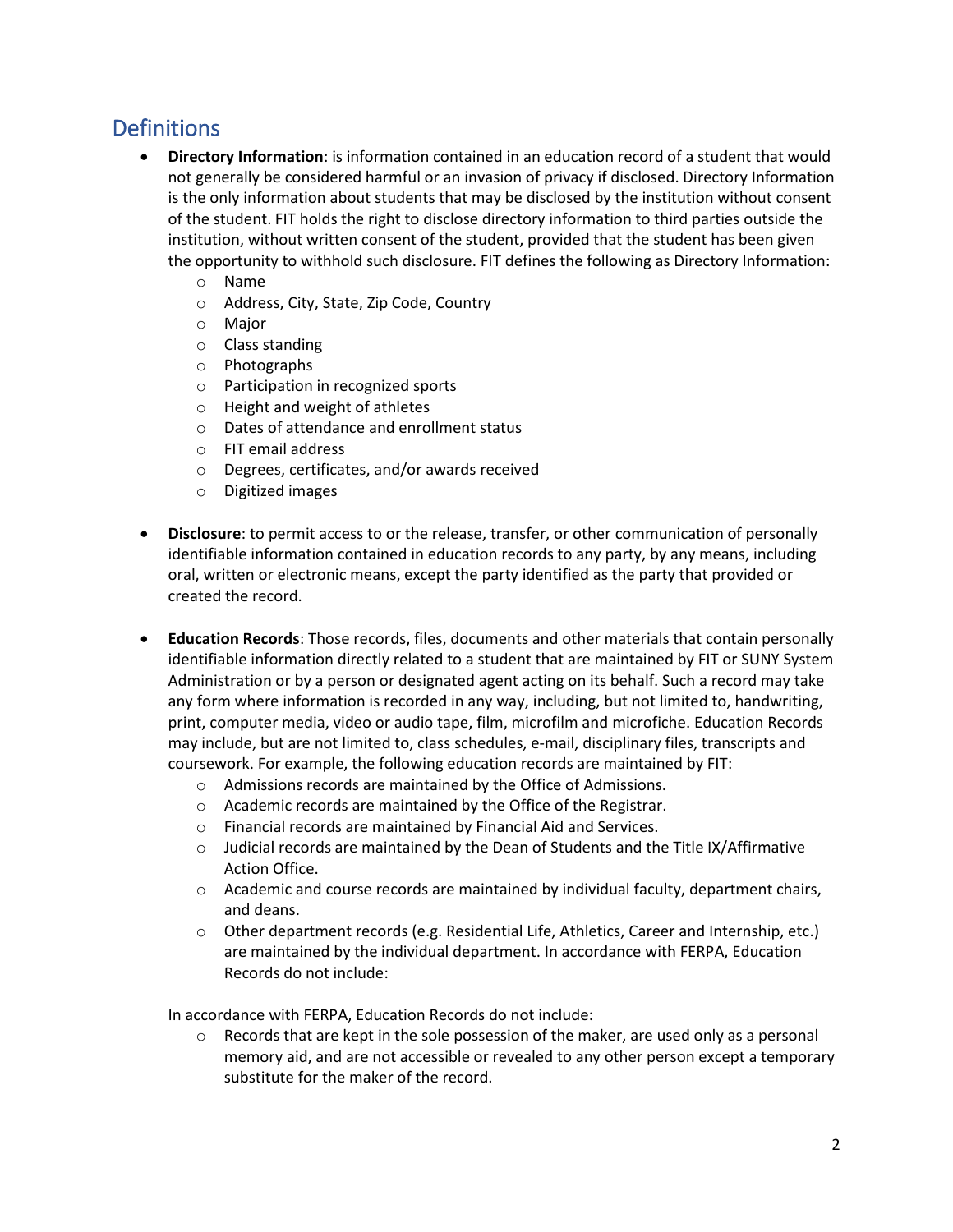- $\circ$  Records of Public Safety created for a law enforcement-related purpose and maintained by Public Safety.
- $\circ$  Records related solely to the employment of a student by the college, provided that the student is not employed as a result of their status as a student.
- $\circ$  Records (i) made or maintained by a physician, psychiatrist, psychologist, or other recognized professional or paraprofessional acting in his or her professional capacity or assisting in a paraprofessional capacity; (ii) made, maintained, or used only in connection with treatment of the student; and (iii) disclosed only to individuals providing the treatment.
- $\circ$  Records created or received about an individual after they are no longer a student in attendance and that are not directly related to the individual's attendance as a student.
- $\circ$  Peer-graded papers before collection and recording by the course instructor.
- **Eligible Student**: student who is or has been enrolled at FIT in a degree or non-degree program or in a credit or non-credit course. Once a student is enrolled, FERPA rights take effect. The FERPA rights of minors in the Precollege Program remain with the parent(s) or legal guardian(s).
- **Legitimate Educational Interest**: A school official has a legitimate educational interest if the official needs to review an education record in order to fulfill their professional duties. This includes such purposes as:
	- $\circ$  Performing a task that is specified in their position description or contract;
	- o Performing a task related to a student's education or to student discipline;
	- $\circ$  Providing a service or benefit related to the student or student's family, such as health care, counseling, job placement or financial aid;
	- o Maintaining safety and security on campus; or
	- $\circ$  Participating in or conducting studies, evaluations or assessments of educational programs.

A legitimate educational interest does not convey inherent rights to share any and all student information. The law discriminates between educational interest, and personal or private interest; determinations are made on a case-by-case basis.

- **Personally Identifiable Information**: includes, but is not limited to, the student's name, the name for the student's parent or other family member, the address of the student or student's family, a personal identifier (such as Social Security number, FIT @ number, or biometric records), other indirect identifiers, other information that, alone or in combination, can be linked or linkable to a specific student that would allow a reasonable person in the campus community to identify the student with reasonable certainty, or information requested by a person who FIT reasonably believes knows the identity of the student to whom the education record relates.
- **School Official**: FIT defines a school official as a:
	- $\circ$  Person employed by FIT in an administrative, supervisory, academic, research, or support staff position, including health or medical staff;
	- o Member of FIT's or SUNY's Board of Trustees;
	- $\circ$  Contractor, consultant, volunteer or other outside party providing services or functions to FIT which would otherwise be provided by employees of the campus;
	- o Person who is employed by FIT's Public Safety;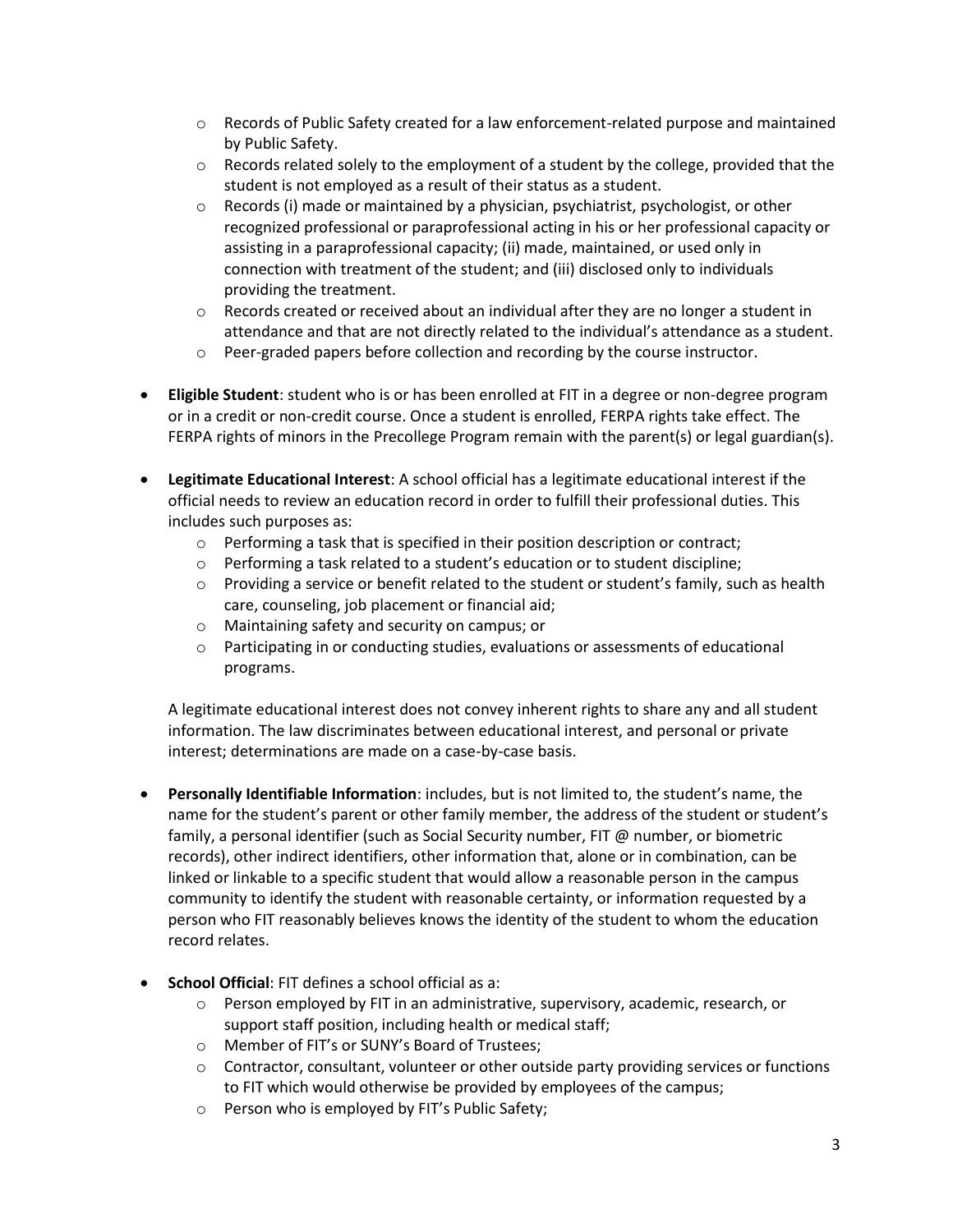- $\circ$  Student serving on an official committee, such as a disciplinary or grievance committee, or who is assisting another school official in performing their tasks; or
- $\circ$  A person employed by SUNY's System Administration. As part of the State University, SUNY System Administration is considered a "school official" to the campuses, including FIT, for purposes of FERPA. This means that SUNY's system of campuses, including FIT, are permitted to share information with System Administration under the school official exception to FERPA where there is a legitimate educational interest. SUNY also defines a "school official" in the same way as FIT.

## Principles

#### • **Students' Rights**

Eligible students have the following rights under FERPA:

 $\circ$  Limitations On Disclosure Without Consent – The right that the college will disclose information from a student's education records only with the written consent of the student, except that records may be disclosed without consent when authorized by FERPA, subject to the condition that the requestor not re-disclose personally identifiable information without student consent or otherwise in compliance with FERPA.

Some common examples of situations where FIT may disclose an eligible student's personally identifiable information in an education record without consent of the student include but are not limited to:

- Disclosures to school officials with a legitimate educational interest in the record;
- Disclosures of Directory Information;
- Upon request, disclosure to officials of another school when a student seeks or intends to enroll or is already enrolled for purposes related to the student's enrollment or transfer;
- Disclosures to appropriate parties made in connection with a health or safety emergency necessary to protect the health or safety of the student or other individuals;
- The disclosure is to parents of a student who is under the age of 21 at the time of the disclosure and relates to a determination that the student has violated the college's drug or alcohol policies;
- Pursuant to a lawfully issued subpoena.

Information on other exceptions is available through the Office of the Registrar or within FERPA regulations. The college reserves the right to use discretion to deny the release of information.

#### • **Inspection and Review**

This the right to inspect and review the student's education records within 45 days of the day FIT receives a request for access and proper authentication of identity, as determined by the Office of the Registrar. Please submit your request in writing to fit registrar@fitnyc.edu.

The college reserves the right to refuse to permit a student to inspect the following records:

o The financial statements or records of the student's parents or legal guardian.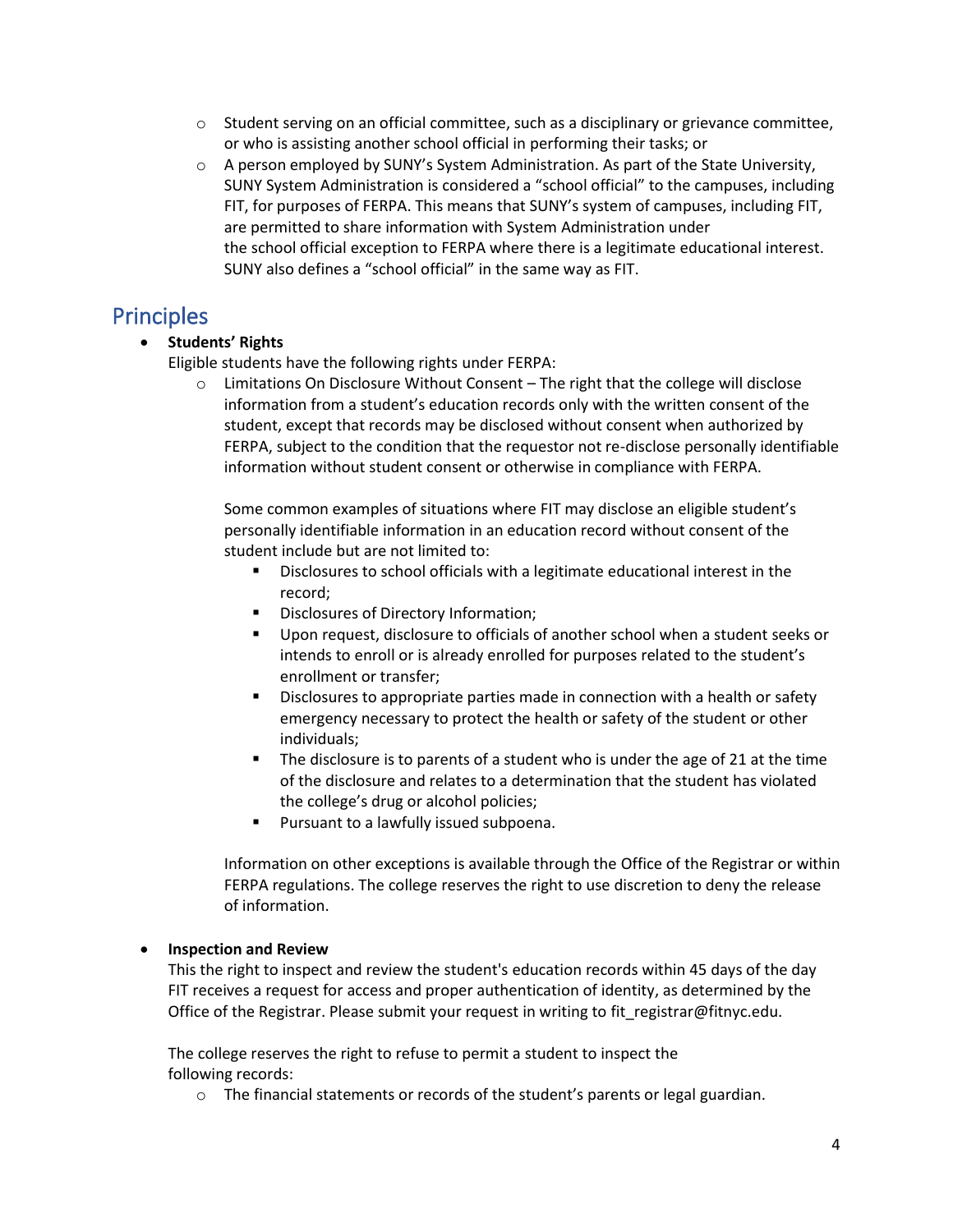- $\circ$  Confidential letters and statements of recommendation for which the student has waived their right of access, or which were placed in file before January 1, 1975.
- $\circ$  Records connected with an application to attend FIT (or another SUNY institution) if that application was denied or the student never enrolled.
- $\circ$  Records that are excluded from the FERPA definition of education records.
- o Records for which access has been waived by the student.
- **Request Record Amendment** The right to request the amendment of the student's education records that the student believes are inaccurate or misleading. Students may ask the college to amend a record that they believe is inaccurate or misleading by following the procedures outlined in this policy below.
- **Withholding of Directory Information** The student's right to request that their Directory Information not be disclosed outside the college. Procedures for withholding directory information are outlined in this policy below.
- **File a DoED complaint** The student's right to file a complaint with the United States Department of Education (DoED) concerning alleged failures by FIT to comply with the requirements of FERPA. The address for complaints is:

Family Policy Compliance Office U.S. Department of Education 400 Maryland Avenue, SW Washington, DC 20202

## Responsibilities

#### • **FIT Responsibilities**

FIT is committed to protecting the privacy of personally identifiable information contained in education records in accordance with FERPA.

- $\circ$  Students will be notified of their FERPA rights annually by publication in the student handbook.
- $\circ$  Access to, and use of, student education records are privileges which must be accepted in strict compliance with FERPA and the highest standards of ethical and professional behavior. School Officials are required to abide by the policies governing inspection, review, and amendment of student education records.
- $\circ$  If any person has any questions concerning FERPA, or what can or cannot be released, please contact the Office of the Registrar at (212) 217-3820.

#### Procedures

#### **Withholding of Directory Information**

• Students who do not wish Directory Information to be released outside of the college must submit a written request to the Office of the Registrar. Note that consent with federal and state law, FIT faculty, staff, and administrators will remain in contact with students about educational, administrative, and financial aid matters as may be necessary to administer FIT's education program even if a student has opted out of the release of Directory Information.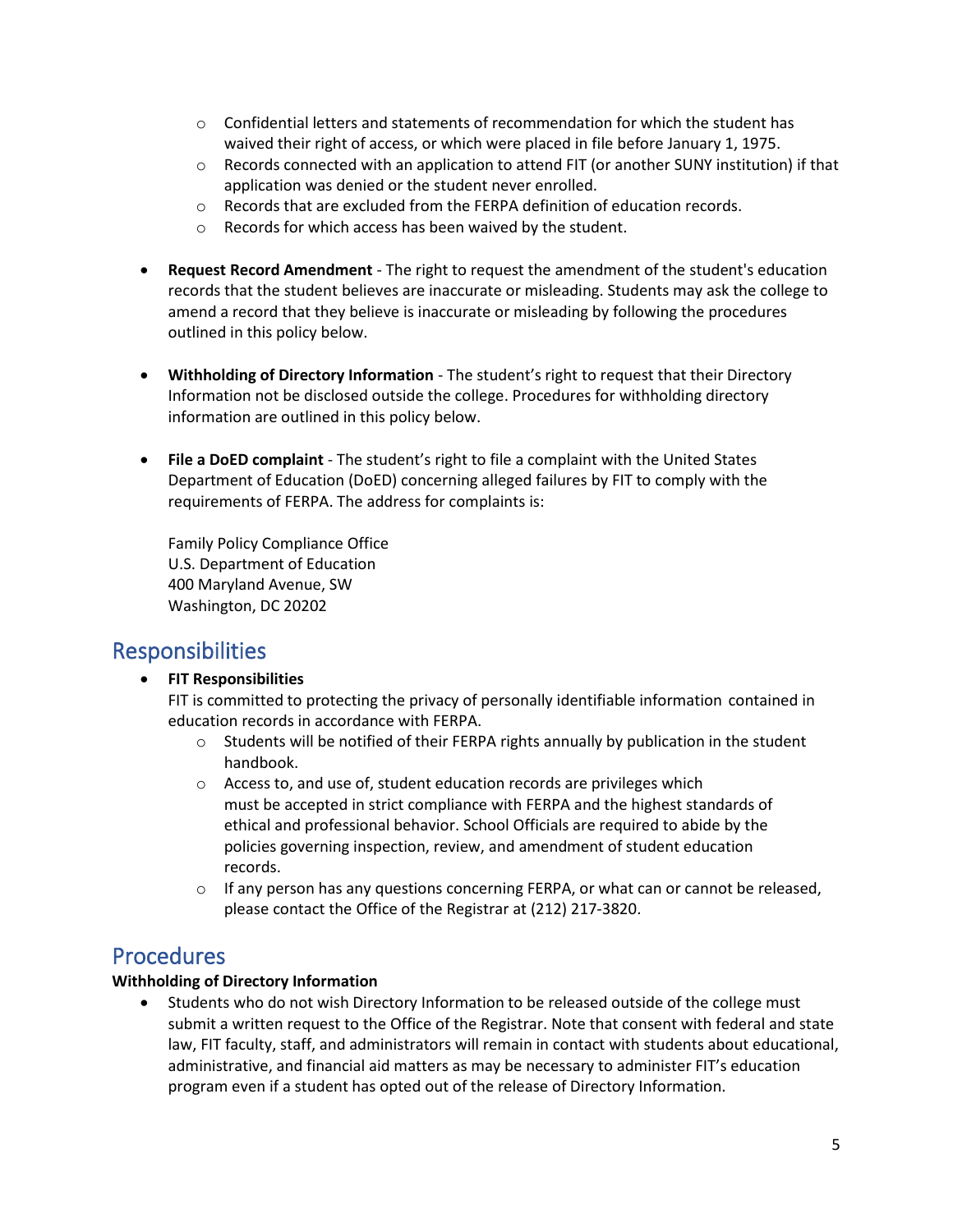- Rights are granted to the student to challenge the contents of education records if the student believes them to be inaccurate or misleading. If the student believes that the education record is inaccurate or misleading the student may request that the record be changed by making their request in writing to the Office of the Registrar, identifying the college official the student believes is responsible for the record, clearly identify the part of the record they want changed, and specify why it is inaccurate or misleading. If upon initial review the college decides not to amend the record as requested by the student, the college will notify the student of the decision and advise the student of their right to a hearing regarding the request for the amendment. Additional information regarding the hearing procedures will be provided to the student when notified of the right to a hearing.
- Any student who has reason to believe the college is not complying with FERPA, or this policy, should inform the Office of the Registrar in writing. The Registrar will promptly review all such allegations and initiate appropriate actions.
- If the student's requests in any of these cases are denied, a hearing will be held by FIT.

## Violations

Inappropriate use or misuse of student education records is a violation of college policy as well as state and federal laws. No employee is to aid, abet, or act with another to violate any part of this policy. Any knowledge of a violation of this policy by any individual must immediately be reported to that person's supervisor.

Violations will be handled in accordance with the following:

- **Employees:** Employees covered by the Collective Bargaining Unit will be disciplined according to the Collective Bargaining Agreement, as well as relevant law and college policy. For nonbargaining employees, the Vice President for Human Resource Management and Labor Relations, or their designee(s), will review the violation and make a recommendation for appropriate disciplinary action based upon relevant law and college policy.
- **Students:**

The Dean of Students will review the violation and implement appropriate counseling and/or disciplinary action in accordance with the Code of Student Conduct.

#### • **Third Party or Contractor**

Violations of FIT policies by third parties will be addressed by FIT senior leadership at its sole discretion and in accordance with the relevant policy, laws, and circumstances.

#### Related Policies

- **[Data Custodianship and Access](http://www.fitnyc.edu/policies/it/data-custodianship.php)**
- [Password](http://www.fitnyc.edu/policies/it/passwords/index.php)

#### Related Documents

- [SUNY FERPA](https://www.suny.edu/sunypp/documents.cfm?doc_id=540) policy
- FERPA Release Form (see Office of the Registrar)
- [U.S. Department of Education](https://www.ed.gov/category/keyword/ferpa)